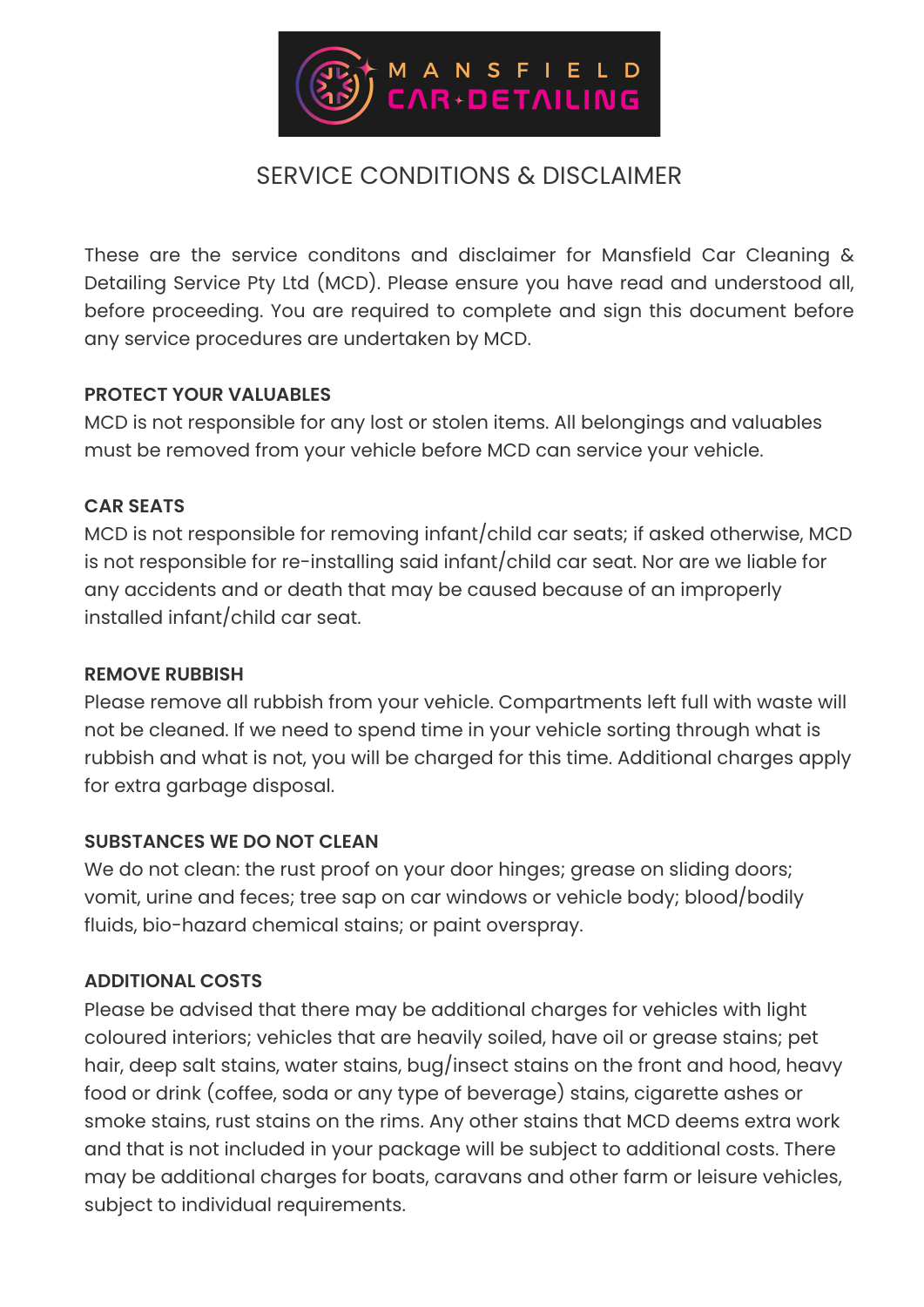# **VOUCHER/COUPON AGREEMENT**

Any vehicle serviced using a coupon or a gift voucher with specific services required that are not included in your gift package, will be charged according to what is required in your vehicle to complete your auto detail. Gift Vouchers and/or Coupons are not redeemable for cash and subject to individual expiry dates.

### **REFUND POLICY**

MCD offers no refund or exchanges on any of our services. If you are dissatisfied with our service you must advise us prior to the vehicle leaving our depot or for mobile services, upon delivery.

# **CANCELLATION POLICY**

MCD will accept service cancellations no less than 48 hours prior to a booked service time. Any cancellations made within 48 hours of a booked service time may incur all or part of the service fee subject to our discretion.

# **STAYING THE NIGHT?**

Any vehicle staying overnight on MCD premises, may be subject to a per night storage fee. MCD does not take responsibility for any loss/stolen items or damages your vehicle may incur while in our lot or on our premises. Your vehicle may or may not be stored in our garage/bay depending on availability of space.

### **MOBILE SERVICE**

Travel costs may apply for our pickup and drop off service at a flat rate of \$25.00 for distances between 10-25km from our location. Costs for distances beyond 25km from our location are on application. Vehicles must be fully insured.

### **VEHICLE DAMAGES**

MCD will abide by its obligations pursuant to the Australian Consumer Law, and these terms and conditions should not be taken to limit those obligations. Other than as provided for in the Australian Consumer Law, MCD expressly disclaims liability for any loss, damage or injury whatsoever which is suffered or sustained in connection with your participation in or making available your vehicle for the provision of car cleaning and detailing services. You indemnify members of MCD against any liability, injury, loss or damage which may be suffered, incurred or sustained arising out of, relating to, or in any way connected with, natural disasters or any act or omission (including negligence) by You, your vehicle or Your breach of these terms and conditions.

### **PRE~EXISTING DAMAGE**

Please mark up and/or make comment on any existing vehicle damage. MCD will confirm and markup If required upon inspection. Please see diagrams over page and mark the diagram/s that most closely resembles your vehicle/s.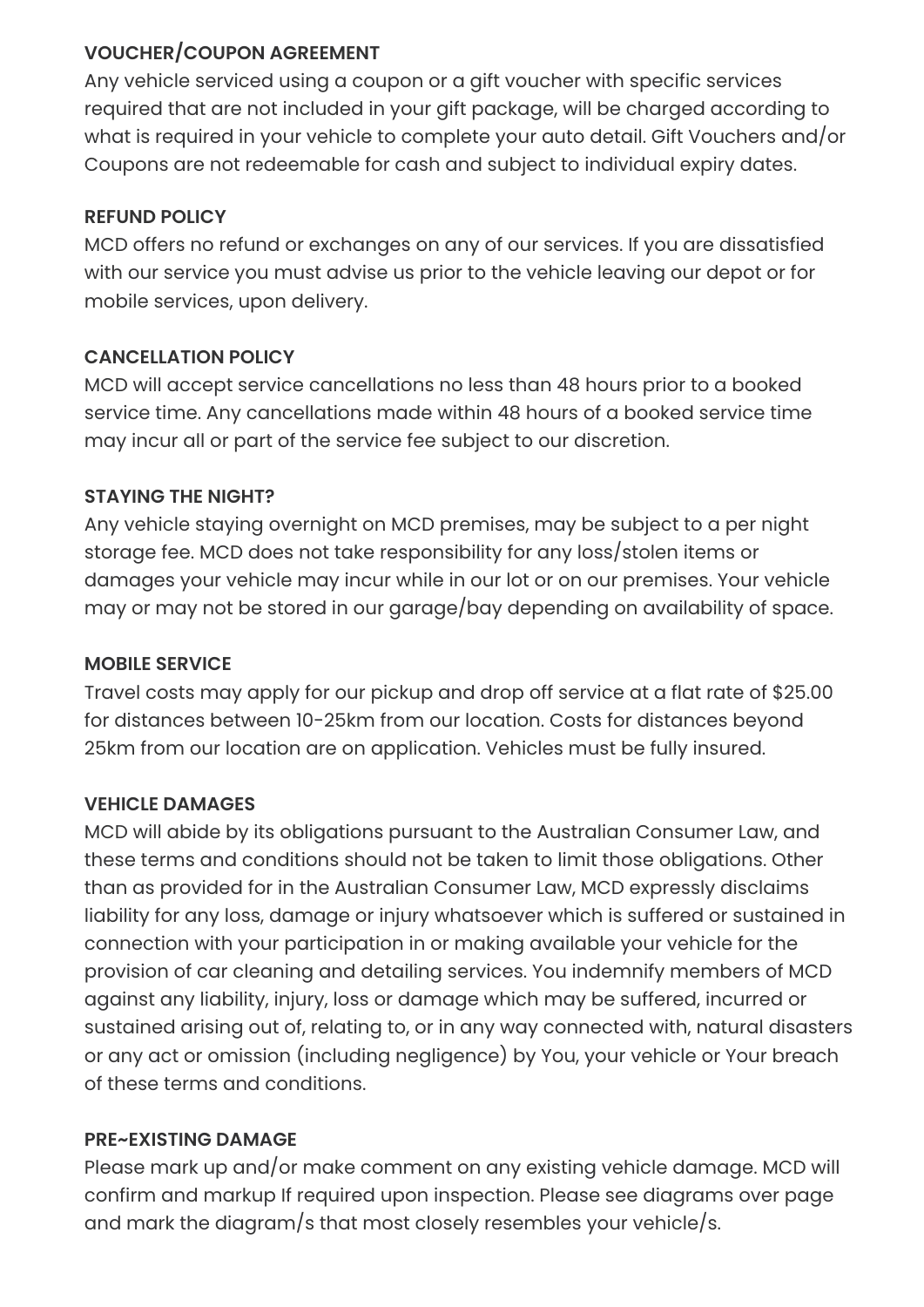